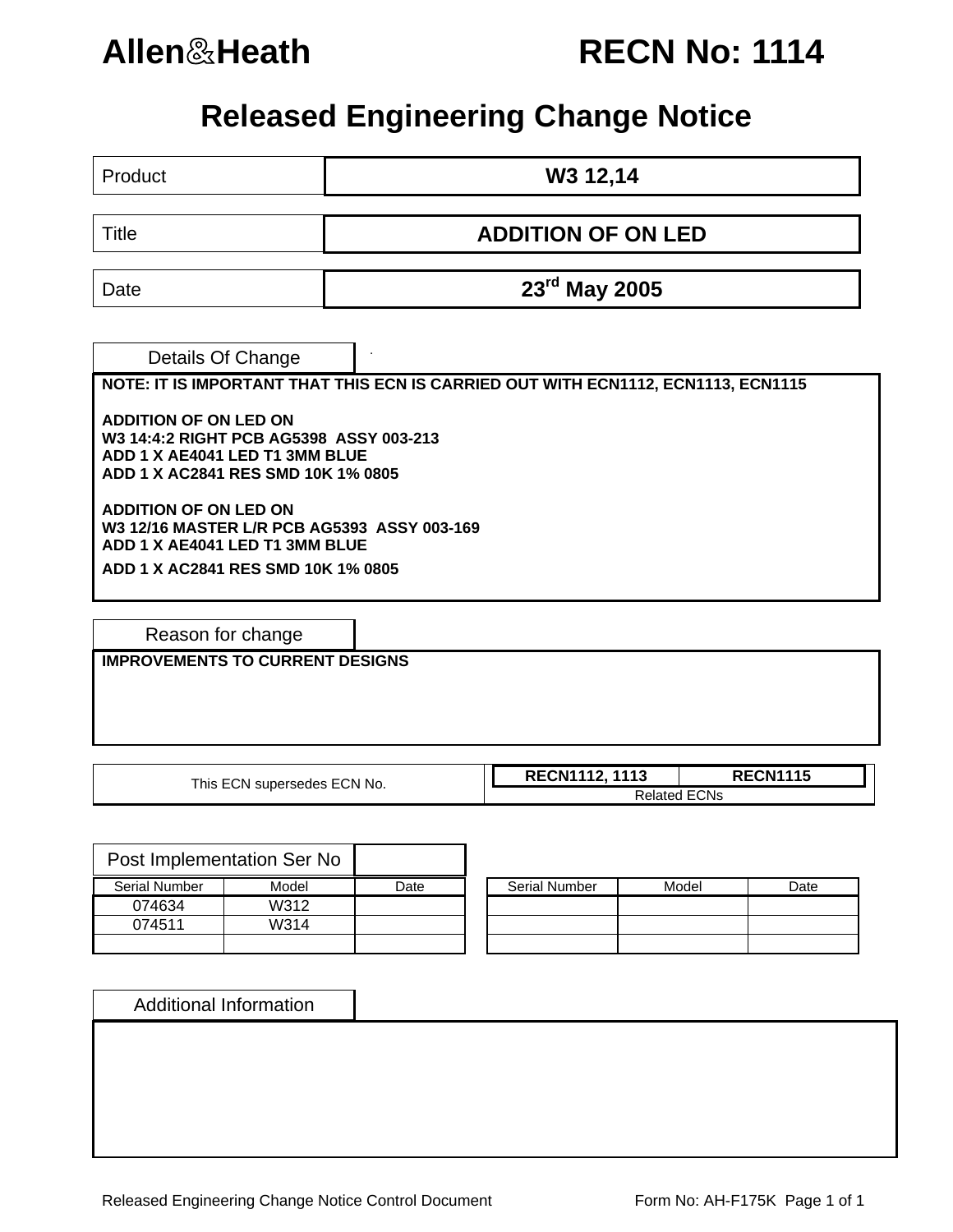

| ALLEN & HEATH Limited                                                                    | Allen & Heath Limited<br>Kernick Industrial Estate,<br><b>REVISION HISTORY</b><br>DATE<br>ISSUE   BY                                                             | OVERALL SIZE: 338 x 177 mm<br>飞<br>1/16" FR4 1oz Cu. DSPTH (UL 94V-0)<br>MATERIAL:                                                                                                                                                                                        | NOTES:                                                                    |
|------------------------------------------------------------------------------------------|------------------------------------------------------------------------------------------------------------------------------------------------------------------|---------------------------------------------------------------------------------------------------------------------------------------------------------------------------------------------------------------------------------------------------------------------------|---------------------------------------------------------------------------|
| fine:<br>' I ENGINEER:<br>Andrew Tregunna<br>WZ3-MASTER LR<br>PHONE: (01326) 370122      | AAT 08-07-03 XXX<br>AAT 02-02-04 XXX<br>AAT 20-02-04 XXX<br>Comwall,<br>TR10 9LU, UK,<br>MG 15-09-04<br>+44 (0)870 7556250<br>+44 (0)870 7556251<br>AAT 16-12-04 | <b>HASL</b><br>FINSH:<br><b>GERBER FILES:</b><br><b>FCB LAYERS: DESCRIPTION:</b>                                                                                                                                                                                          | <b>WITH</b> ROUTE AREAS AS SHOWN<br>SCORE WHERE INDICATED<br><b>SCORE</b> |
| ' I ENGNEER:<br>XXXXXX XXXXXX<br>PART NO.:<br>I FREV:<br>AG5393<br>PHONE: (01326) 370XXX | I WWW: http://www.allen-heath.com<br>$+$ $\left  \int_{0}^{DATE} 21 - \text{Feb} - 2005 \right  \right $                                                         | AG5393 4.GTL<br>LAYER 01<br>TOP COPPER:<br>LAYER 02<br>AG5393_4.GBL<br>BOTTOM COPPER:<br>AG5393 4.GTS<br>LAYER 03<br>TOP SOLDER RESIST:<br>LAYER 04<br>AG5393 4.GBS<br>BOTTOM SOLDER RESIST:<br>LAYER 05<br>AG5393 4.GTO<br>TOP OVERLAY:<br>AG5393 4.GD1<br>DRILL DRAWNG: |                                                                           |
| LAYER:<br>IFLE NAME: AG5393 4.PCB<br><b>TOP OVERLAY</b>                                  | GERBER                                                                                                                                                           | AG5393_4.TXT<br>NCD FLE:<br>AG5393 4.GTP<br>TOP PASTE MASK:                                                                                                                                                                                                               | MANUFACTURER TO PUT DENT AND BATCH CODE FOR TRACEABLITY                   |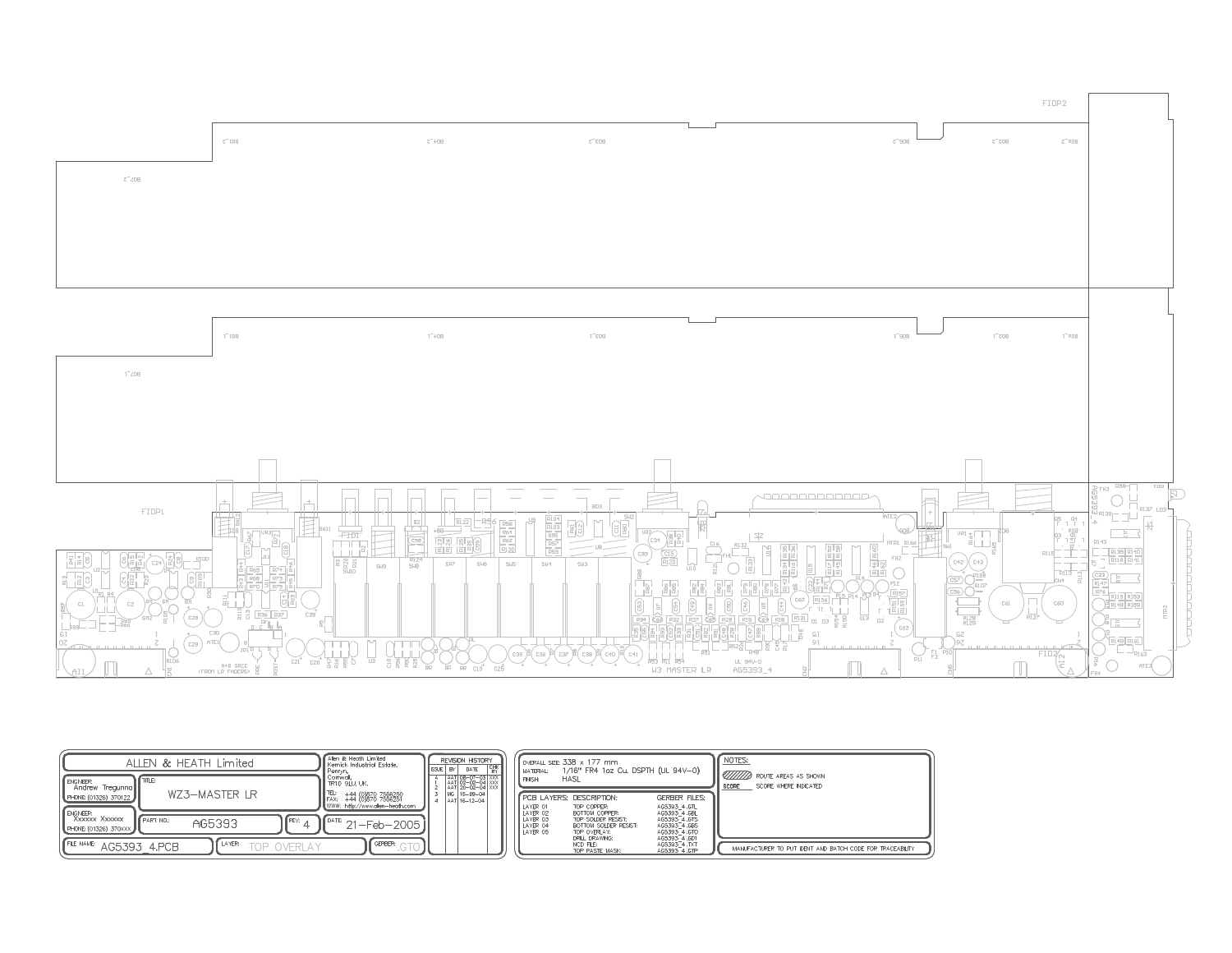

| ALLEN & HEATH<br>Limited                                  |                               | Allen & Heath Limited<br>Kemick Industrial Estate.<br>Penryn | OVERALL SIZE: 365.5 x 177 mm<br>1/16" FR4(UL 94 V-0) 1oz Cu. DSPTH<br>MATERIAL: |                                              |                                                                                            | NOTES:                                                       |                                                                                                            |
|-----------------------------------------------------------|-------------------------------|--------------------------------------------------------------|---------------------------------------------------------------------------------|----------------------------------------------|--------------------------------------------------------------------------------------------|--------------------------------------------------------------|------------------------------------------------------------------------------------------------------------|
| <b>ENGNEER:</b><br>JUSTIN BOND<br>PHONE: (01326) 370130   | <b>I</b> mus<br>WZ3 RIGHT PCB |                                                              | Comwal.<br>TR10 SLU UK.<br>TEL:<br>+44 (0)870 7556250<br>+44 (0)870 7556251     | <b>FINISH:</b>                               | HASL<br><b>FPCB LAYERS: DESCRPTION:</b>                                                    | <b>GERBER FILES:</b>                                         | ROUTE HATCHED AREAS AS SHOWN<br>SCORE WHERE INDICATED<br>SCORE                                             |
| <b>ENGNEER:</b><br>ANDY TREGUNNA<br>PHONE: (01326) 370122 | <b>FRART NO:</b><br>AG5398    | $REV: -$                                                     | WWW: http://www.alen-heath.com<br>$DATE$ $24$<br>I-Feb-2005 I                   | LAYER 01<br>LAYER 02<br>LAYER 03<br>LAYER 04 | TOP COPPER:<br><b>BOTTOM COPPER:</b><br>TOP SOLDER RESIST:<br><b>BOTTOM SOLDER RESIST:</b> | AG5398 3.GTL<br>AG5398 3 GBL<br>AG5398 3.GTS<br>AG5398 3.GBS |                                                                                                            |
| FILE NAME:                                                | LAYER:<br>AG5398 3.Pcb        | <b>OVERLAY</b><br>TOP                                        | GERBER:<br>.GTO                                                                 | LAYER 05                                     | TOP OVERLAY:<br>DRILL DRAWING:<br>NCD FLE:                                                 | AG5398 3.GTO<br>AG5398 3.GD1<br>AG5398 3.TXT                 | MANUFACTURER TO PUT DENT AND BATCH CODE FOR TRACEABILITY<br>MANUFACTURER TO PUT (UL 94 V-0) ON TOP OVERLAY |

FIDP2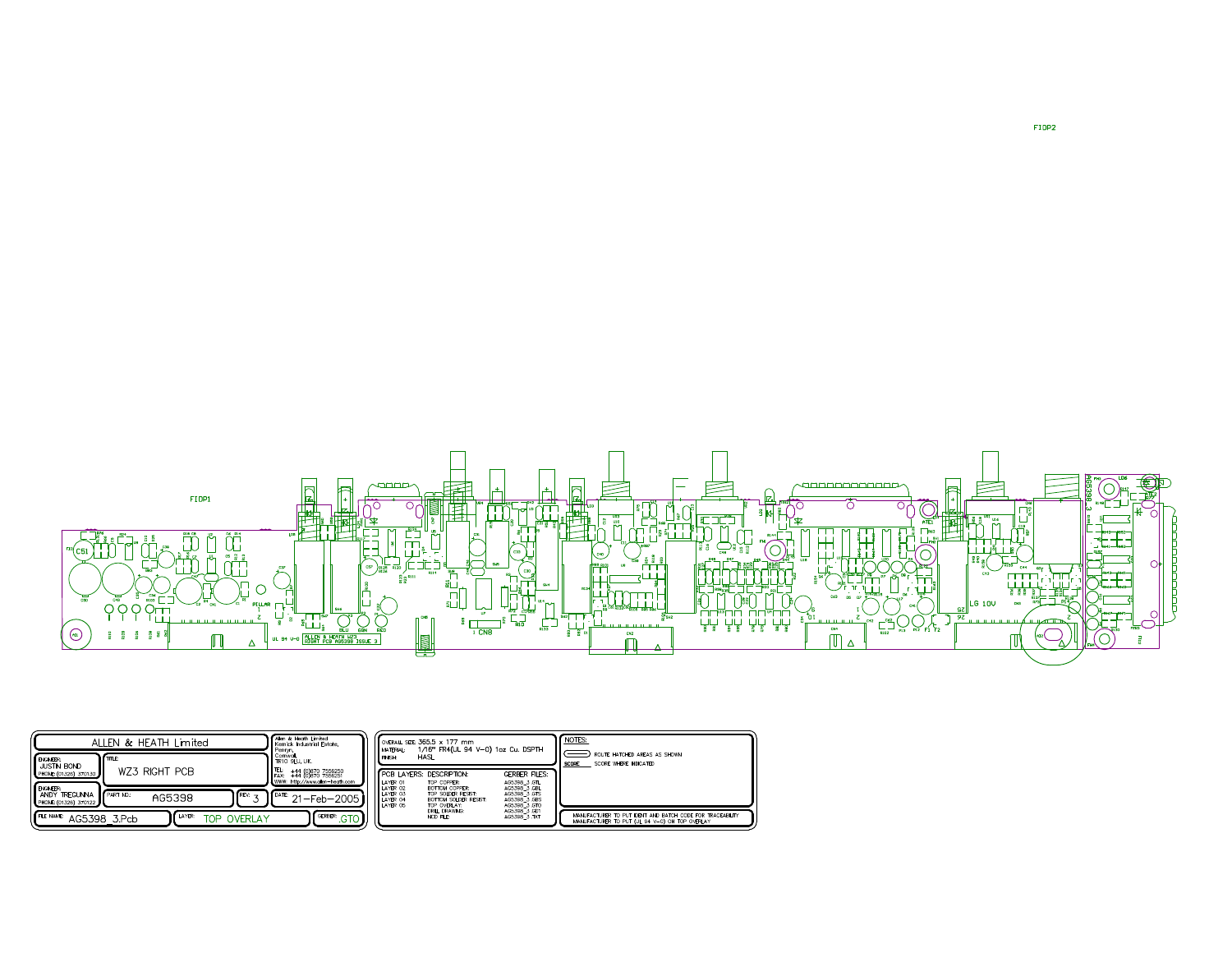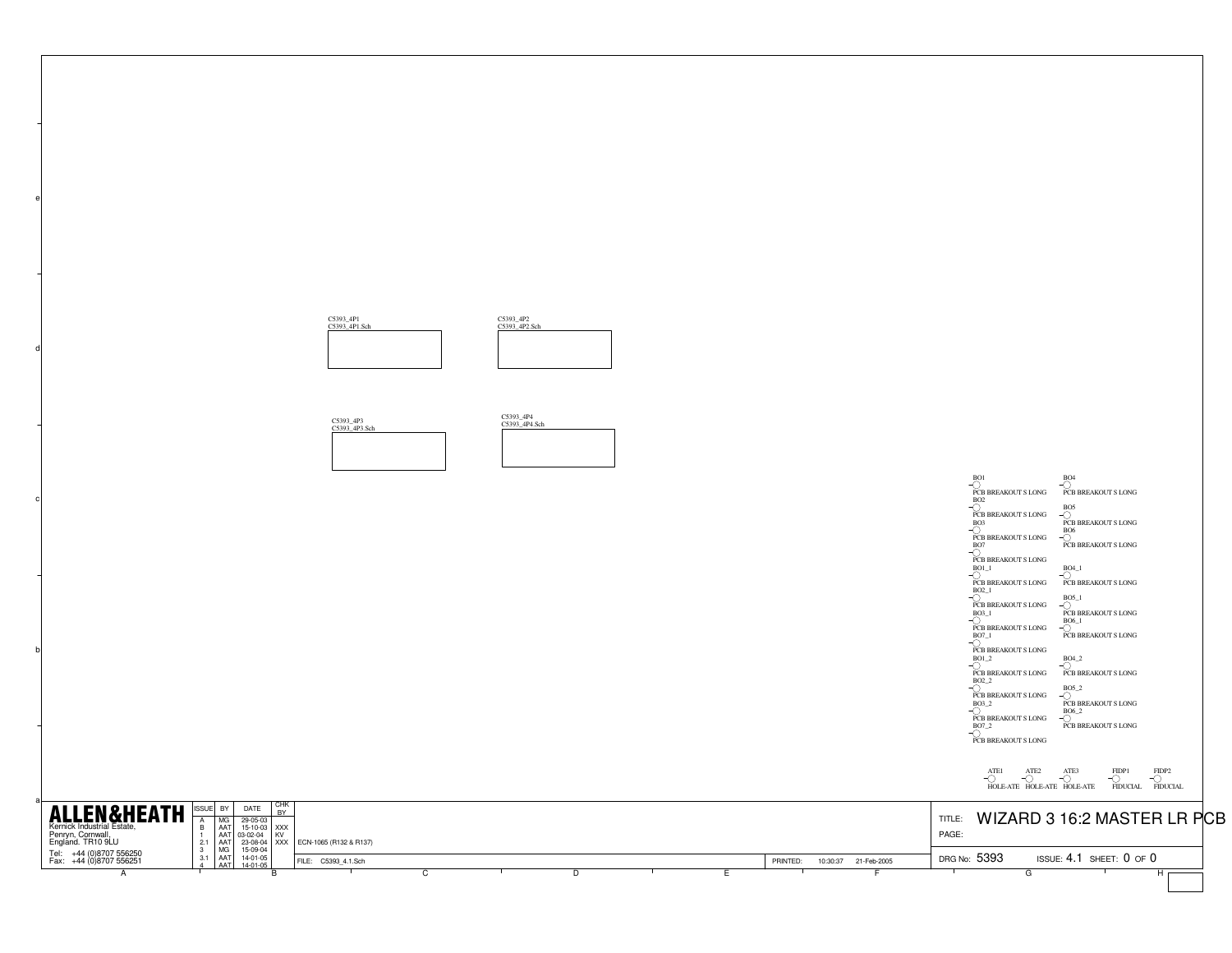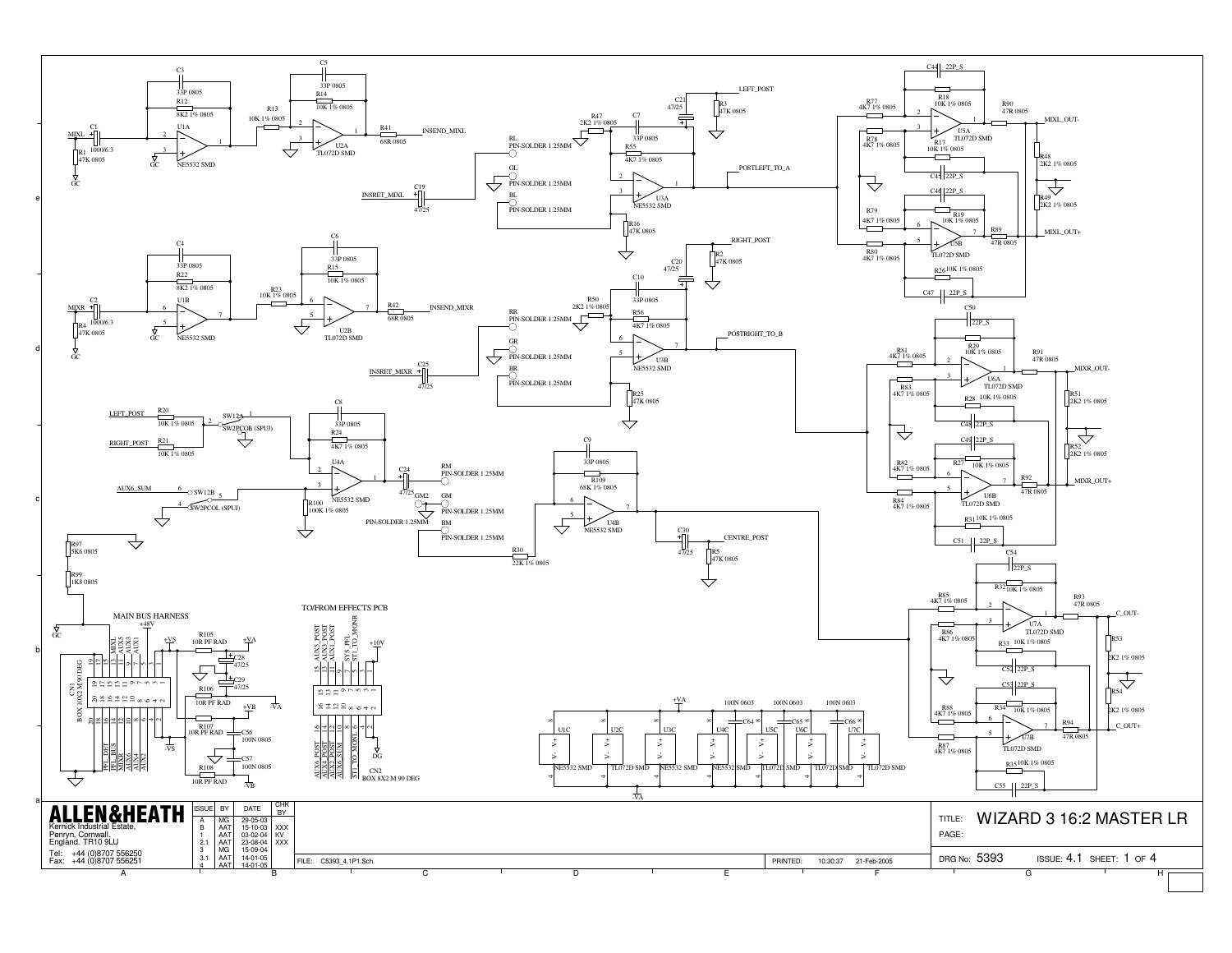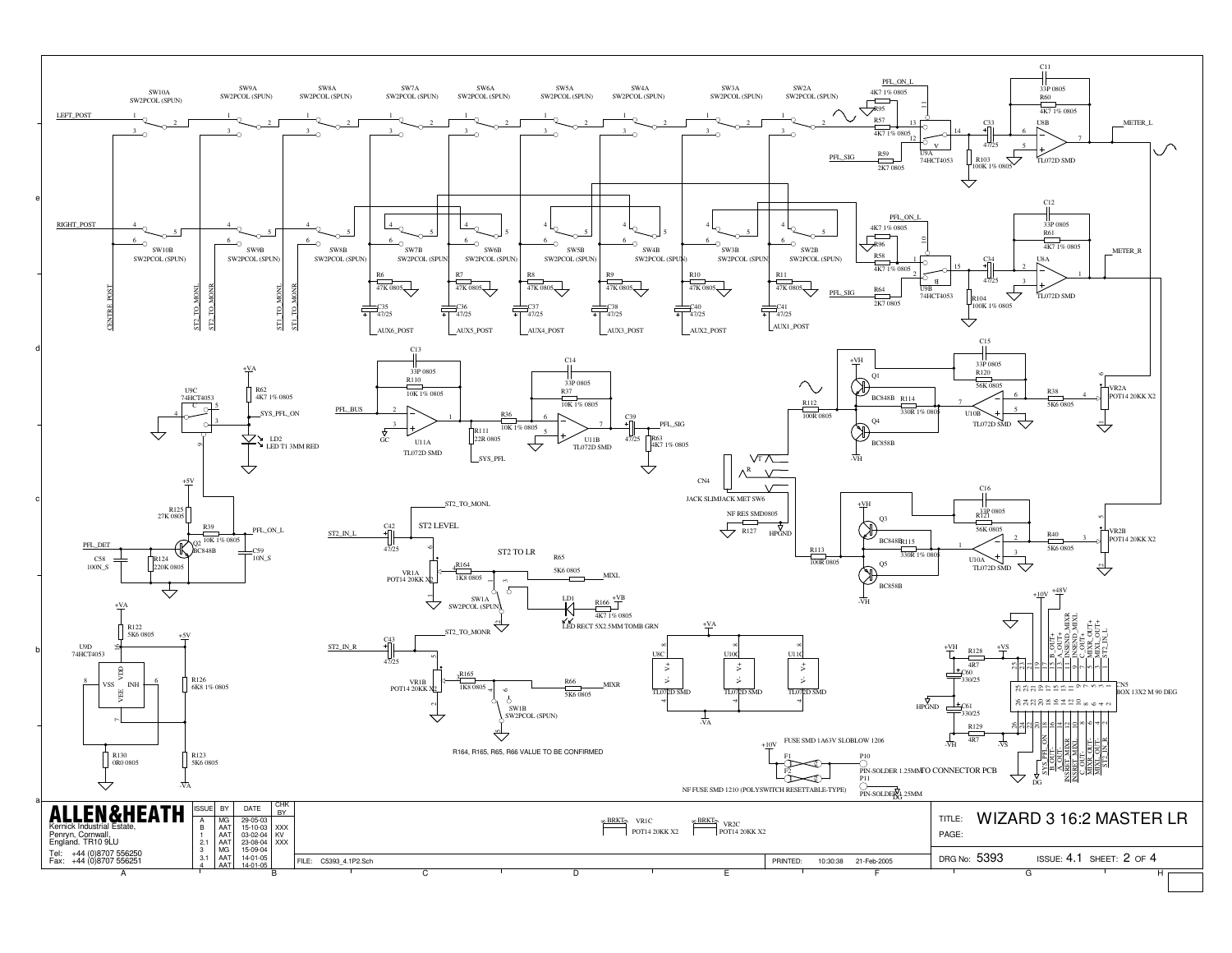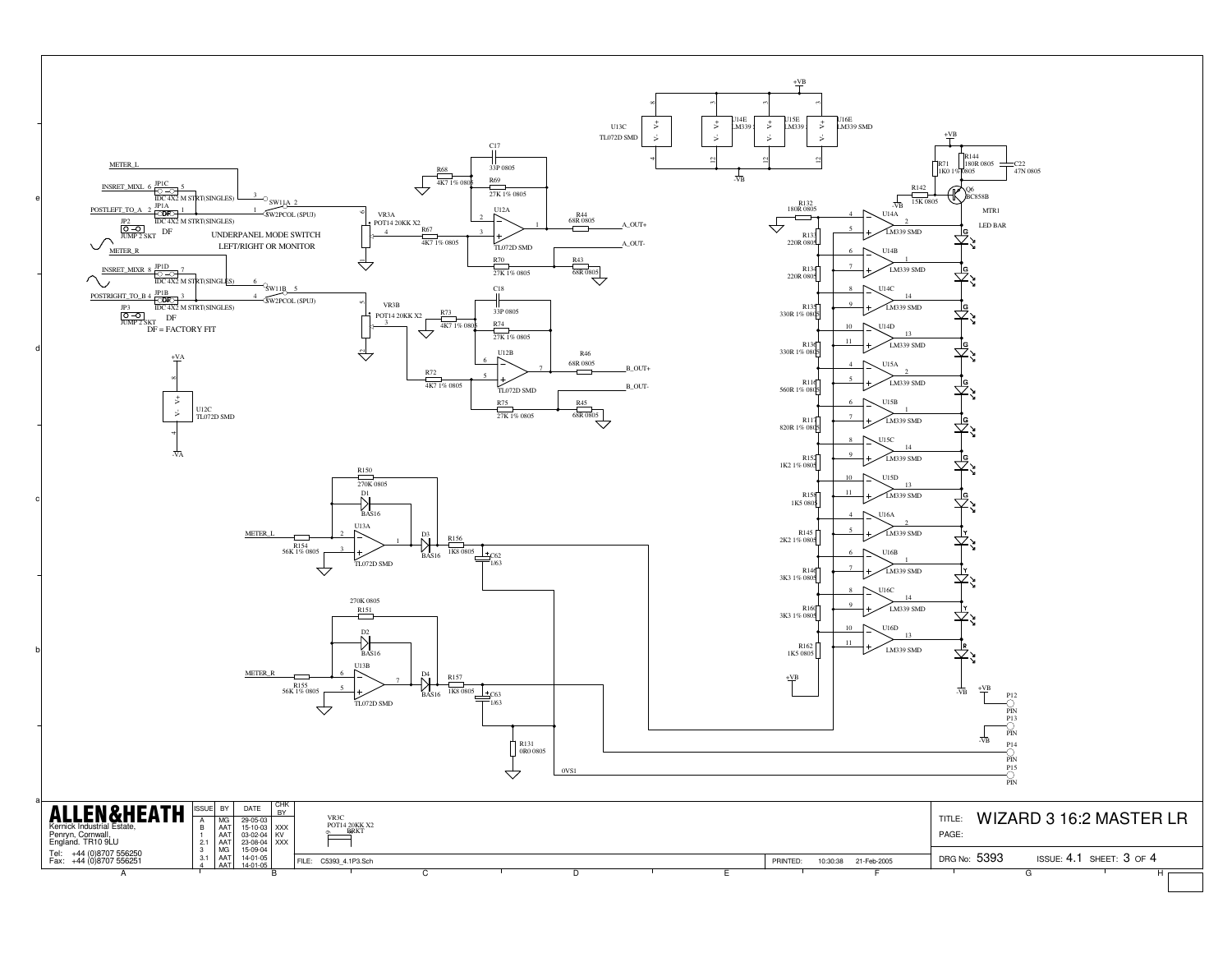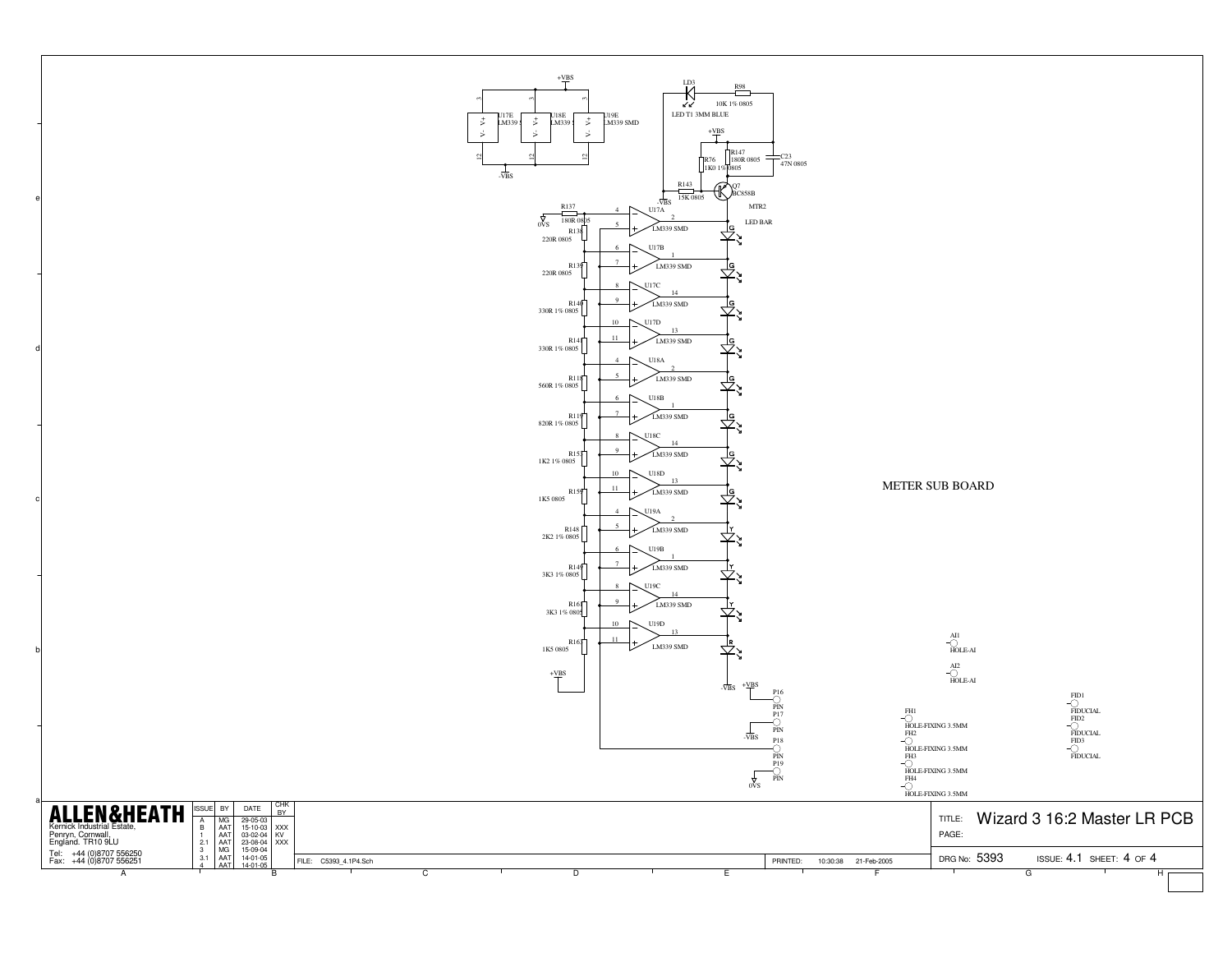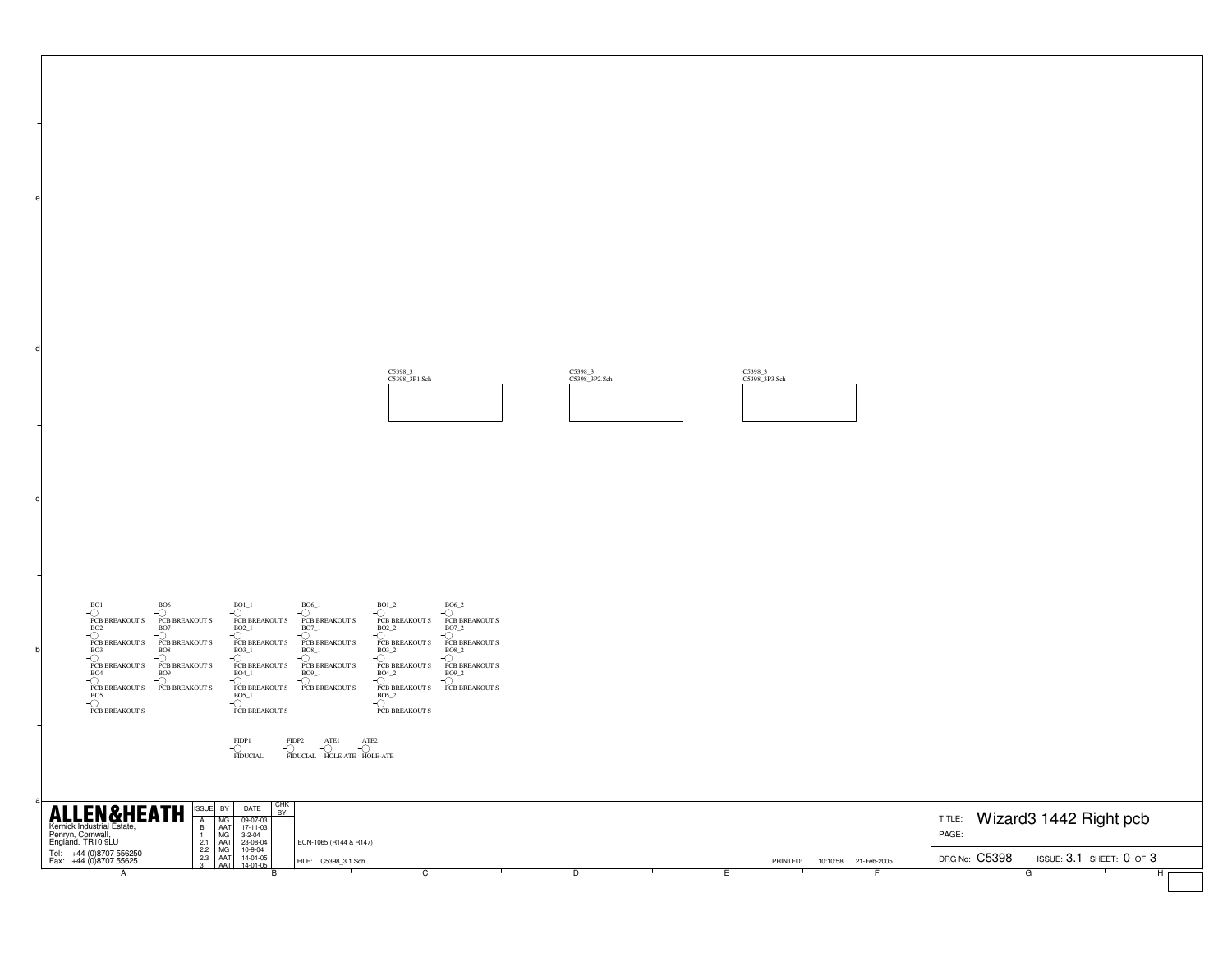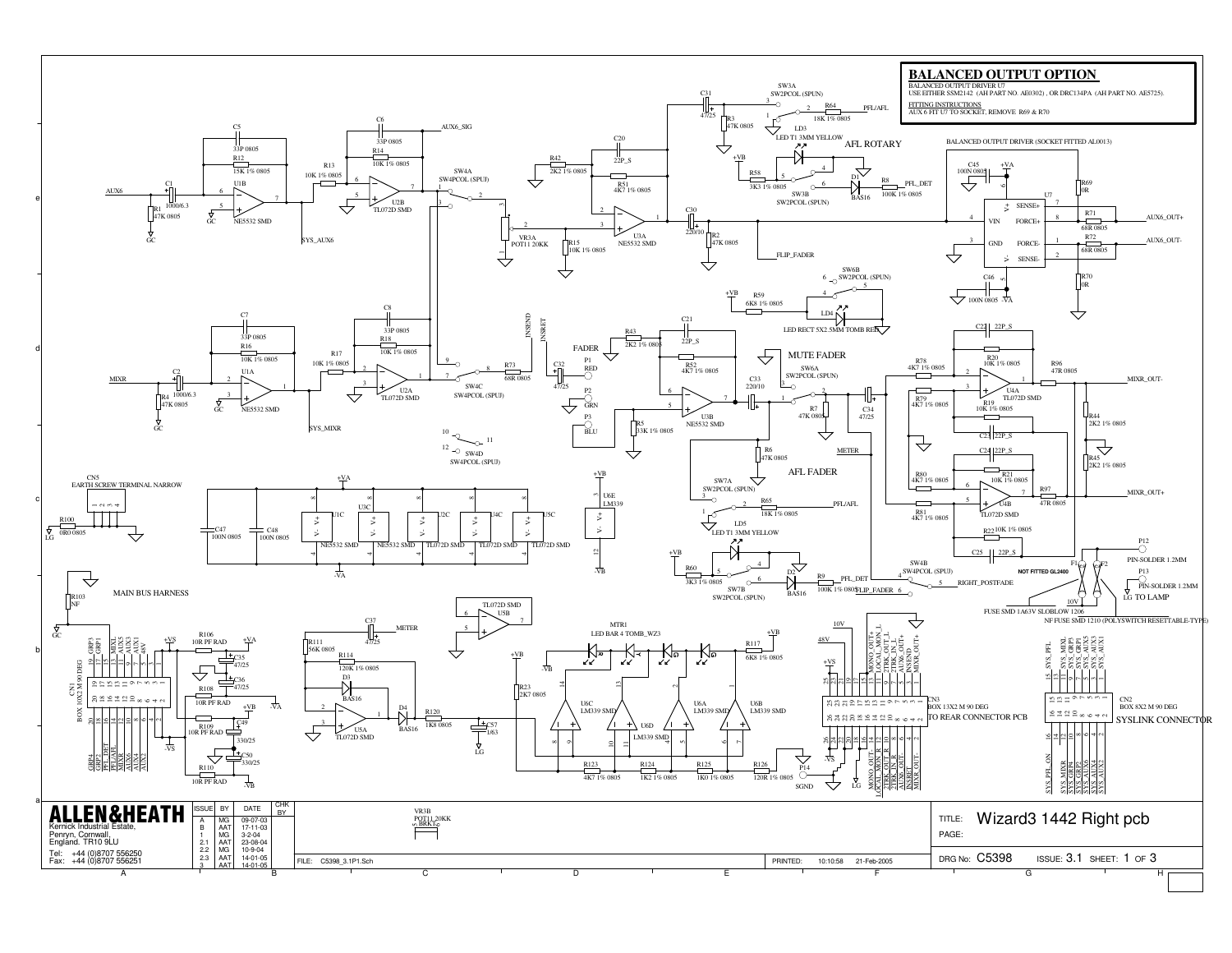